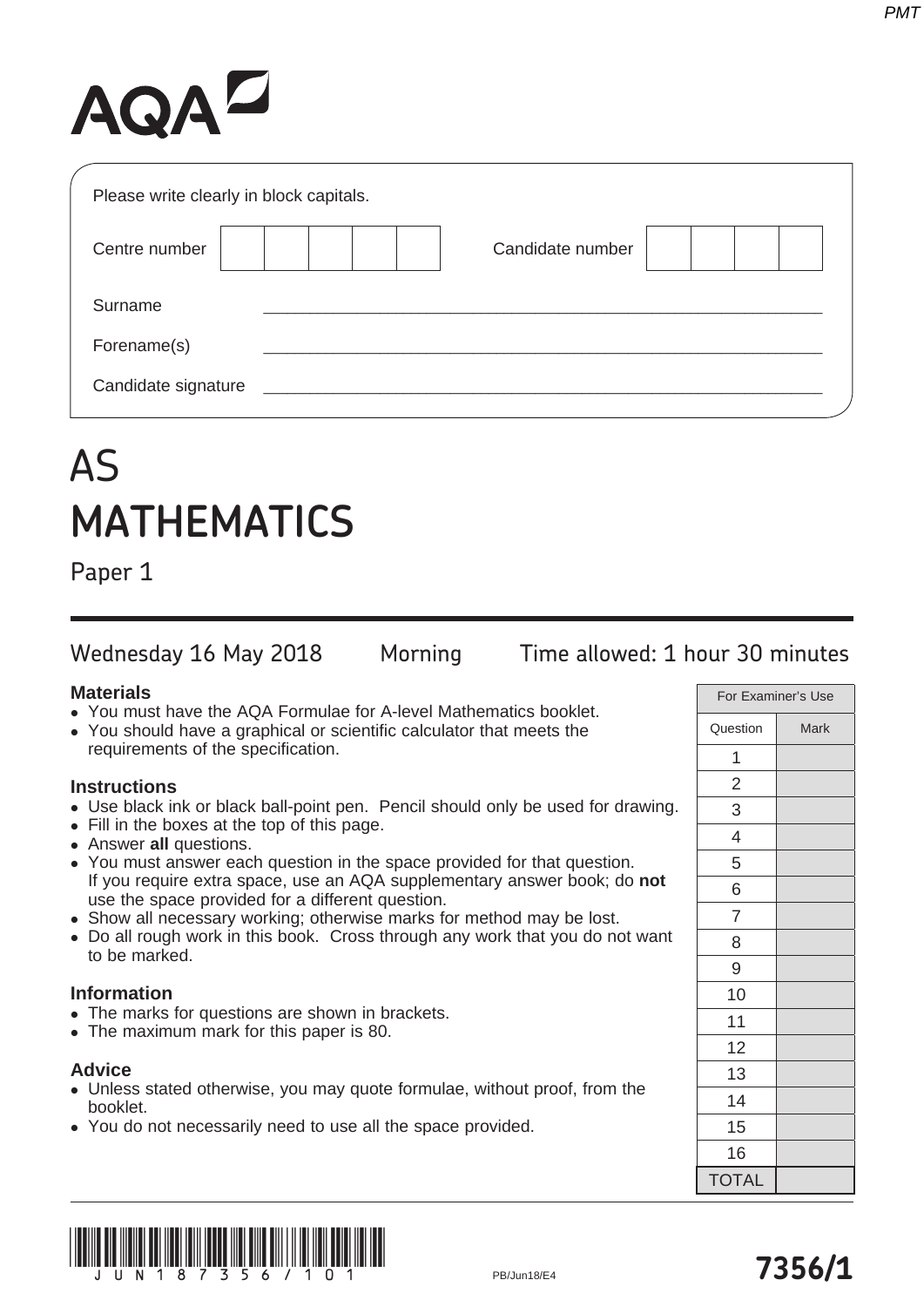box



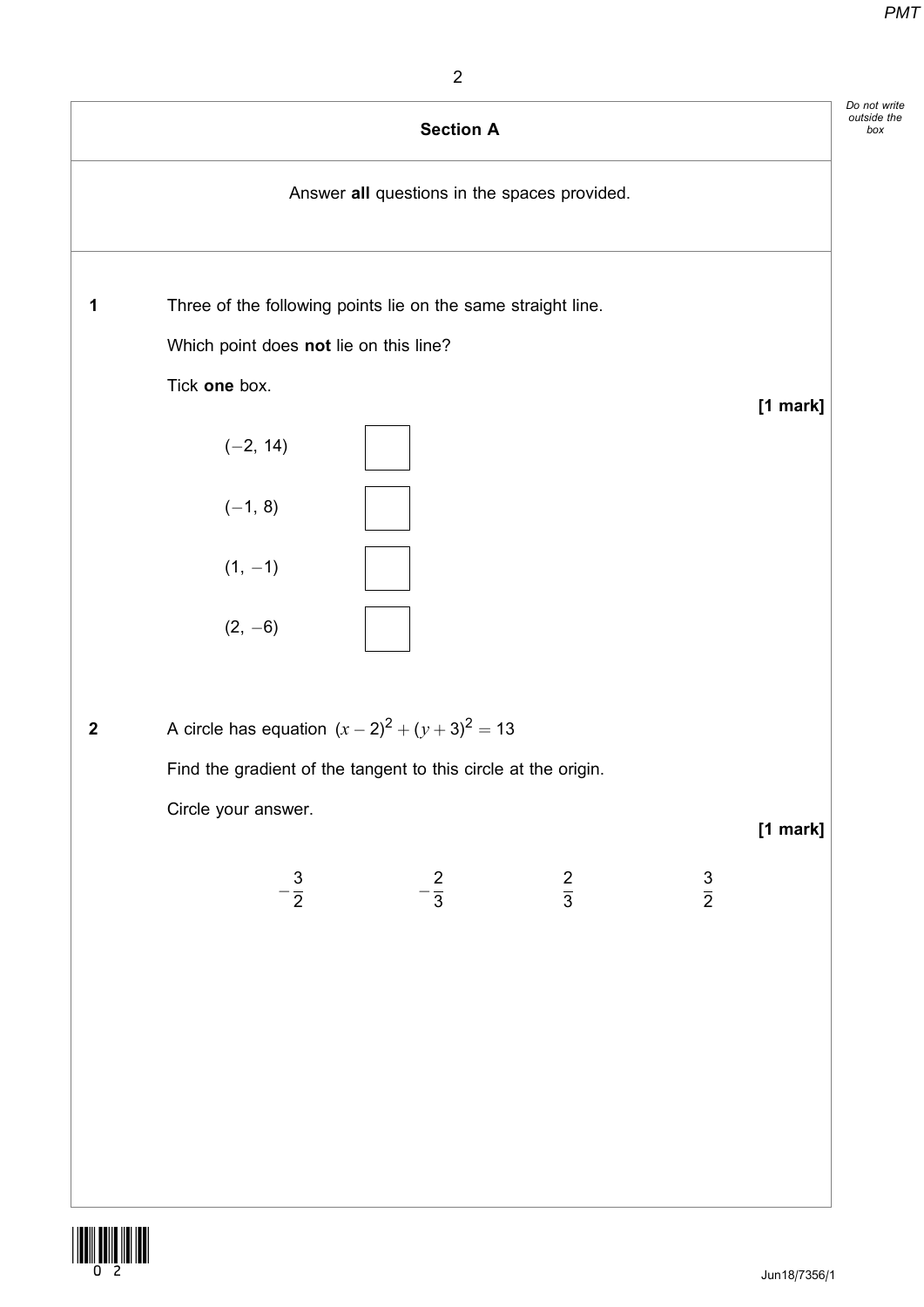| $\mathbf 3$ | State the interval for which sin x is a decreasing function for $0^{\circ} \le x \le 360^{\circ}$ | [2 marks]   | Do not write<br>outside the<br>box |
|-------------|---------------------------------------------------------------------------------------------------|-------------|------------------------------------|
|             |                                                                                                   |             |                                    |
|             |                                                                                                   |             |                                    |
|             |                                                                                                   |             |                                    |
|             |                                                                                                   |             |                                    |
|             |                                                                                                   |             |                                    |
|             |                                                                                                   |             |                                    |
|             |                                                                                                   |             |                                    |
|             |                                                                                                   |             |                                    |
|             | Turn over for the next question                                                                   |             |                                    |
|             |                                                                                                   |             |                                    |
|             |                                                                                                   |             |                                    |
|             |                                                                                                   |             |                                    |
|             |                                                                                                   |             |                                    |
|             |                                                                                                   |             |                                    |
|             |                                                                                                   |             |                                    |
|             |                                                                                                   |             |                                    |
|             |                                                                                                   |             |                                    |
|             |                                                                                                   |             |                                    |
|             |                                                                                                   |             |                                    |
|             |                                                                                                   |             |                                    |
|             |                                                                                                   |             |                                    |
|             |                                                                                                   |             |                                    |
|             |                                                                                                   |             |                                    |
|             |                                                                                                   |             |                                    |
|             |                                                                                                   | Turn over ▶ |                                    |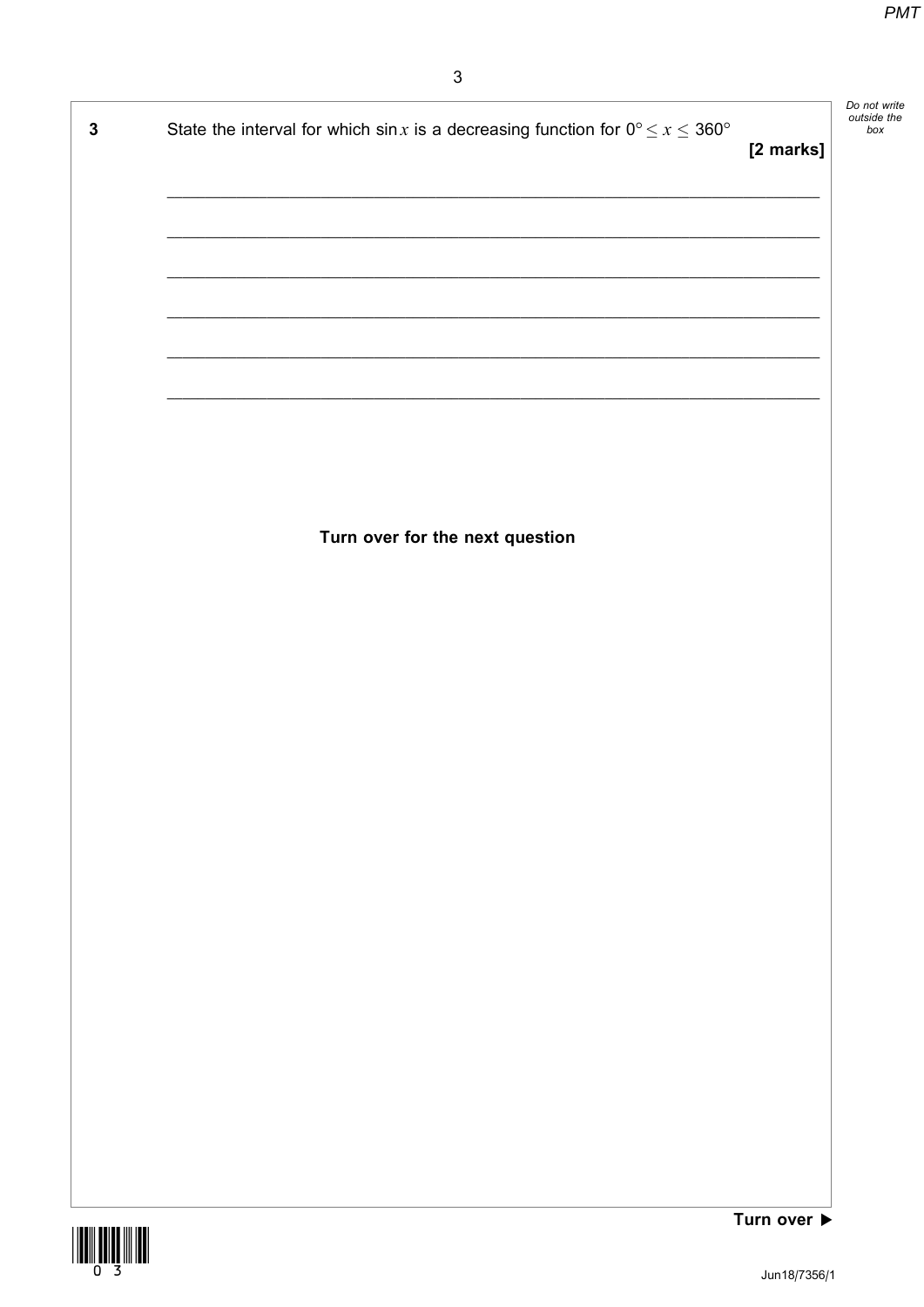| 4(a) | Find the first three terms in the expansion of $(1-3x)^4$ in ascending powers of x.<br>[3 marks] |
|------|--------------------------------------------------------------------------------------------------|
|      |                                                                                                  |
|      |                                                                                                  |
|      |                                                                                                  |
|      |                                                                                                  |
|      |                                                                                                  |
|      |                                                                                                  |
|      |                                                                                                  |
|      |                                                                                                  |
|      |                                                                                                  |
|      |                                                                                                  |
|      |                                                                                                  |
| 4(b) | Using your expansion, approximate $(0.994)^4$ to six decimal places.                             |
|      | [2 marks]                                                                                        |
|      |                                                                                                  |
|      |                                                                                                  |
|      |                                                                                                  |
|      |                                                                                                  |
|      |                                                                                                  |
|      |                                                                                                  |
|      |                                                                                                  |
|      |                                                                                                  |
|      |                                                                                                  |
|      |                                                                                                  |
|      |                                                                                                  |
|      |                                                                                                  |
|      |                                                                                                  |
|      |                                                                                                  |
|      |                                                                                                  |
|      |                                                                                                  |
|      |                                                                                                  |

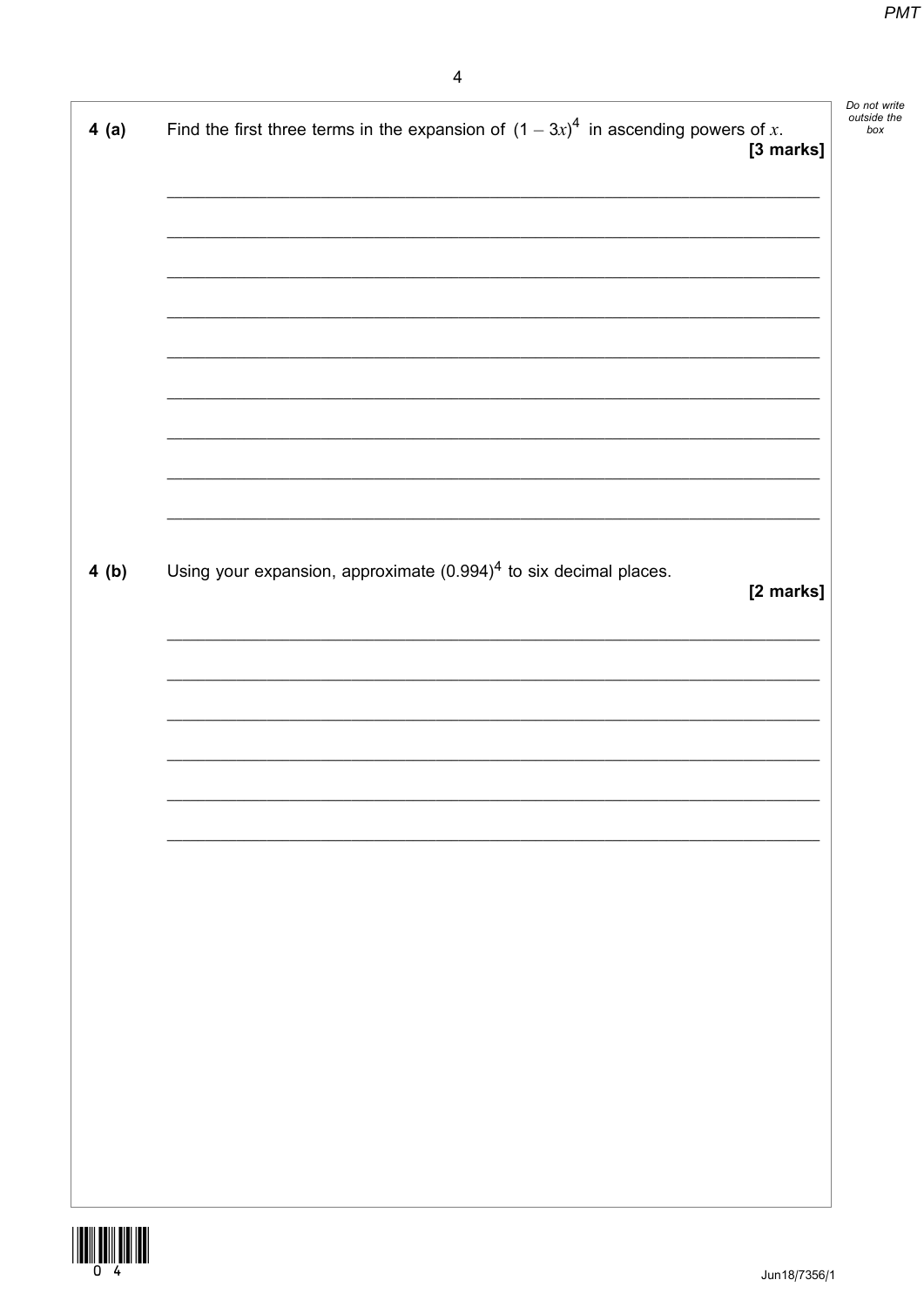| 5 | Point C has coordinates $(c, 2)$ and point D has coordinates $(6, d)$ . |           | Do not write<br>outside the<br>box |
|---|-------------------------------------------------------------------------|-----------|------------------------------------|
|   | The line $y + 4x = 11$ is the perpendicular bisector of CD.             |           |                                    |
|   | Find $c$ and $d$ .                                                      |           |                                    |
|   |                                                                         | [5 marks] |                                    |
|   |                                                                         |           |                                    |
|   |                                                                         |           |                                    |
|   |                                                                         |           |                                    |
|   |                                                                         |           |                                    |
|   |                                                                         |           |                                    |
|   |                                                                         |           |                                    |
|   |                                                                         |           |                                    |
|   |                                                                         |           |                                    |
|   |                                                                         |           |                                    |
|   |                                                                         |           |                                    |
|   |                                                                         |           |                                    |
|   |                                                                         |           |                                    |
|   |                                                                         |           |                                    |
|   |                                                                         |           |                                    |
|   |                                                                         |           |                                    |
|   |                                                                         |           |                                    |
|   |                                                                         |           |                                    |
|   |                                                                         |           |                                    |
|   |                                                                         |           |                                    |
|   |                                                                         |           |                                    |
|   |                                                                         |           |                                    |
|   |                                                                         |           |                                    |
|   |                                                                         |           |                                    |
|   |                                                                         |           |                                    |

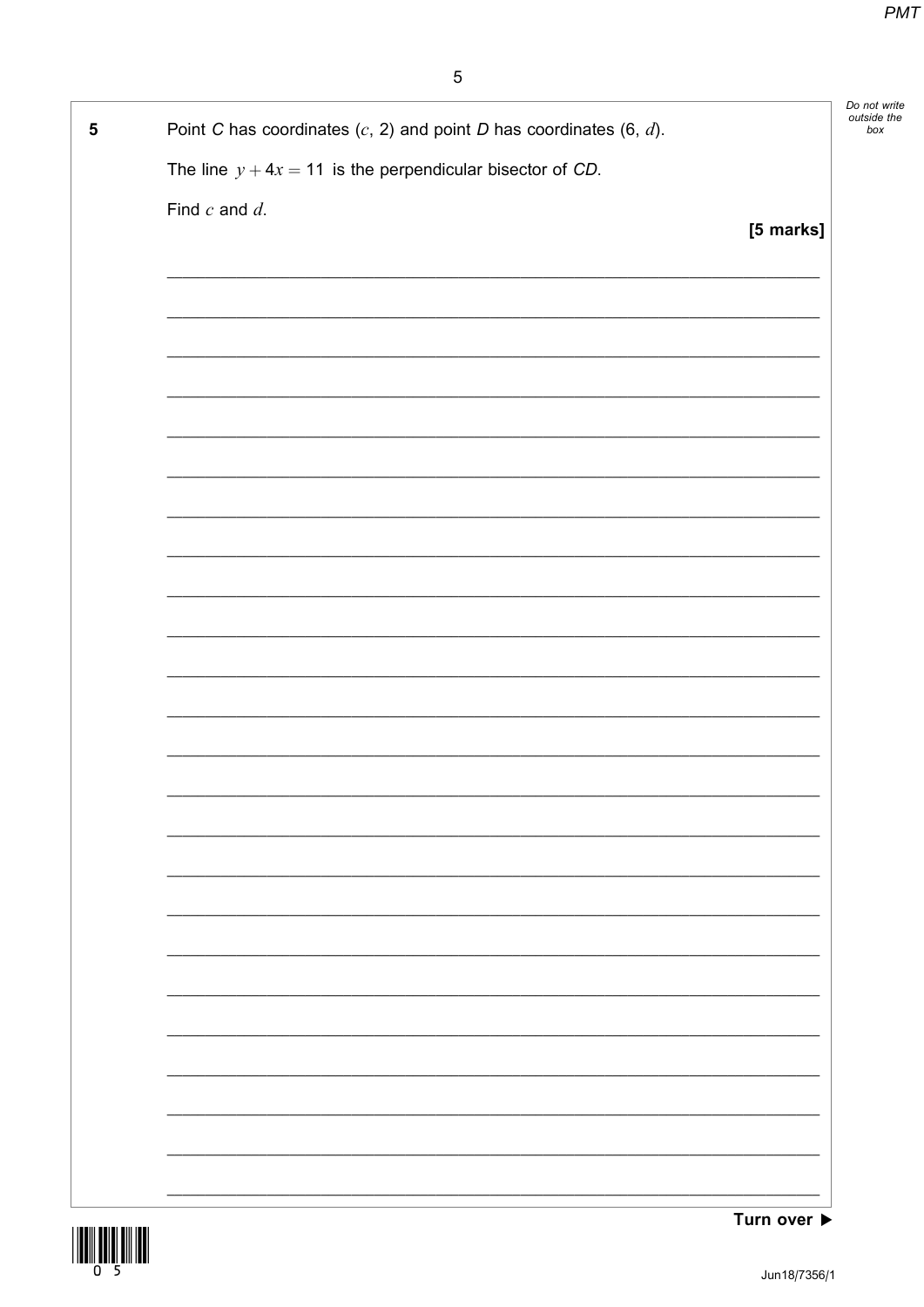$box$ 



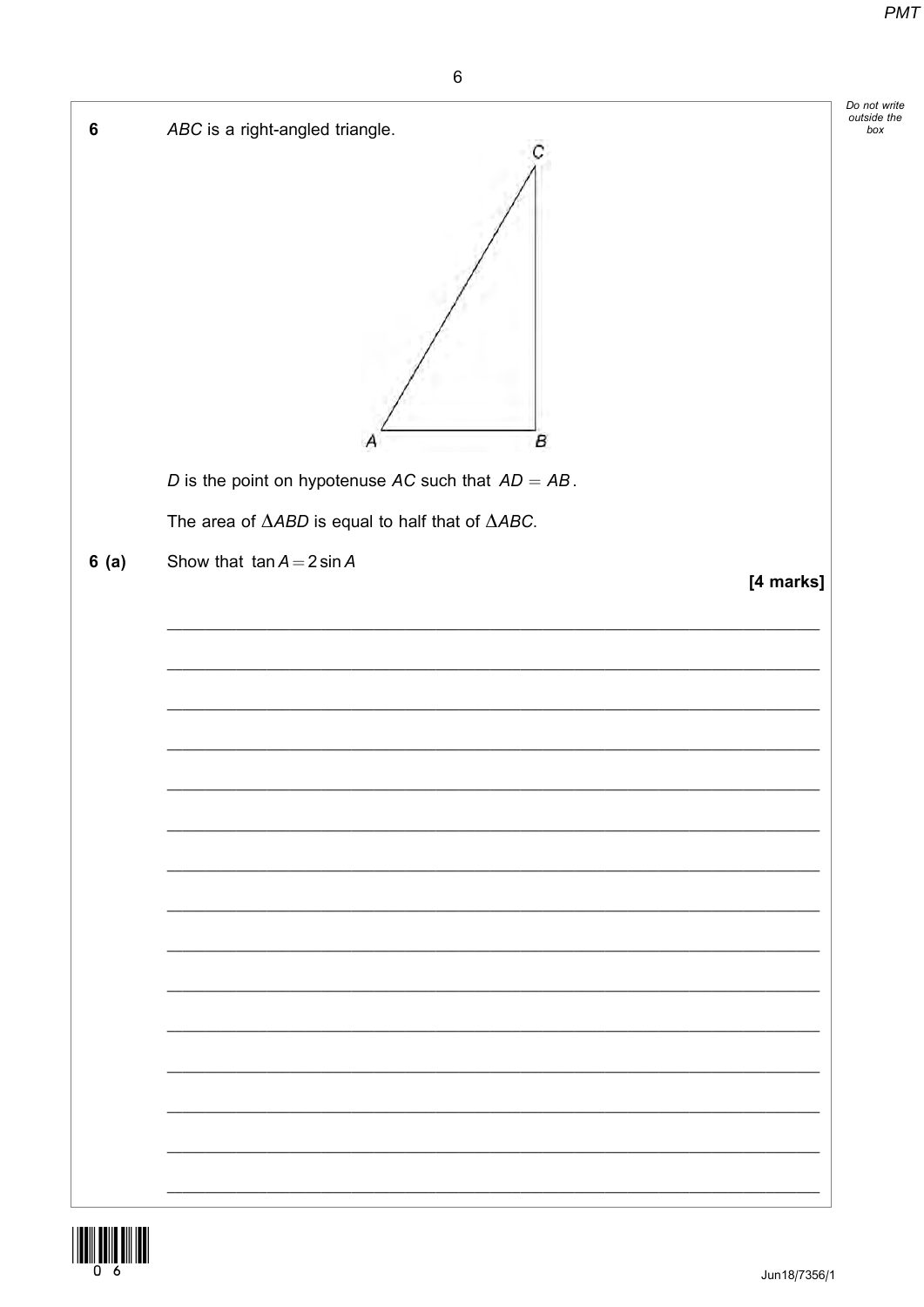| 6 (b) (i) | Show that the equation given in part (a) has two solutions for $0^{\circ} \le A \le 90^{\circ}$ | [2 marks] | Do not write<br>outside the<br>box |
|-----------|-------------------------------------------------------------------------------------------------|-----------|------------------------------------|
|           |                                                                                                 |           |                                    |
|           |                                                                                                 |           |                                    |
|           | 6 (b) (ii) State the solution which is appropriate in this context.                             | [1 mark]  |                                    |
|           |                                                                                                 |           |                                    |
|           |                                                                                                 |           |                                    |
|           | Turn over for the next question                                                                 |           |                                    |
|           |                                                                                                 |           |                                    |
|           |                                                                                                 |           |                                    |
|           |                                                                                                 |           |                                    |
|           |                                                                                                 |           |                                    |

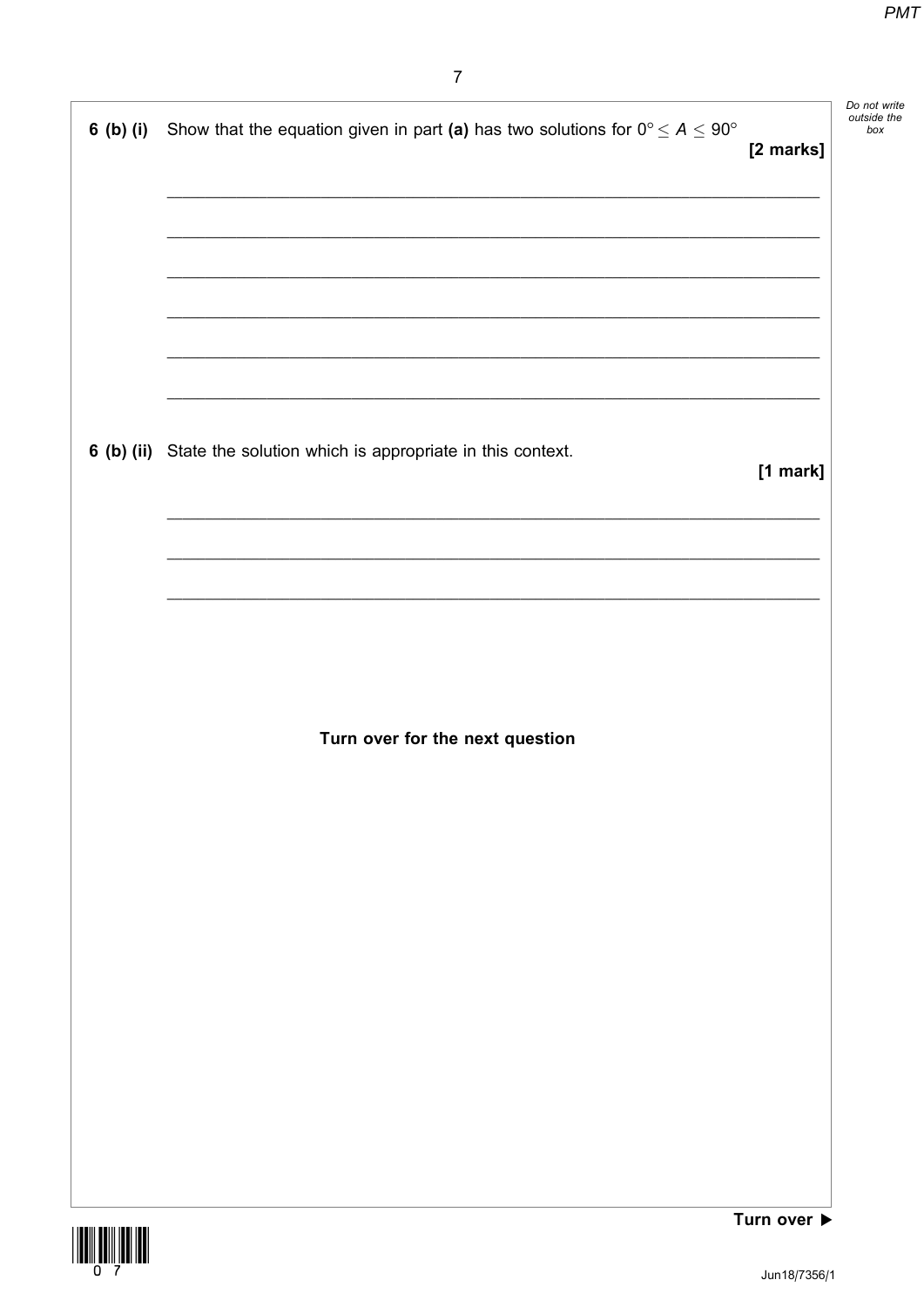| $\overline{7}$ | Prove that |                                                                               |           | Do not write<br>outside the<br>box |
|----------------|------------|-------------------------------------------------------------------------------|-----------|------------------------------------|
|                |            | <i>n</i> is a prime number greater than $5 \Rightarrow n^4$ has final digit 1 |           |                                    |
|                |            |                                                                               | [5 marks] |                                    |
|                |            |                                                                               |           |                                    |
|                |            |                                                                               |           |                                    |
|                |            |                                                                               |           |                                    |
|                |            |                                                                               |           |                                    |
|                |            |                                                                               |           |                                    |
|                |            |                                                                               |           |                                    |
|                |            |                                                                               |           |                                    |
|                |            |                                                                               |           |                                    |
|                |            |                                                                               |           |                                    |
|                |            |                                                                               |           |                                    |
|                |            |                                                                               |           |                                    |
|                |            |                                                                               |           |                                    |
|                |            |                                                                               |           |                                    |
|                |            |                                                                               |           |                                    |
|                |            |                                                                               |           |                                    |
|                |            |                                                                               |           |                                    |
|                |            |                                                                               |           |                                    |
|                |            |                                                                               |           |                                    |
|                |            |                                                                               |           |                                    |
|                |            |                                                                               |           |                                    |
|                |            |                                                                               |           |                                    |
|                |            |                                                                               |           |                                    |
|                |            |                                                                               |           |                                    |

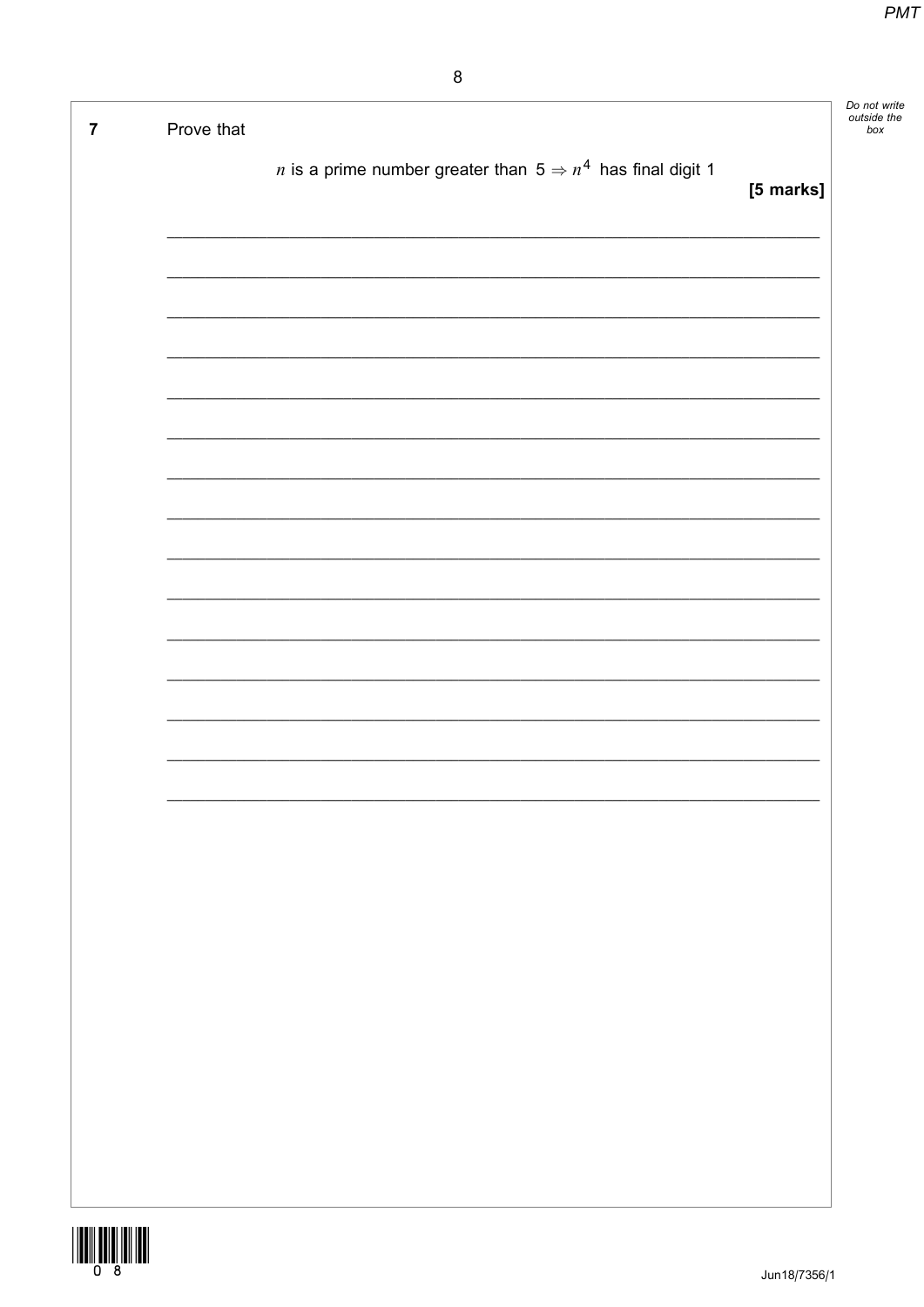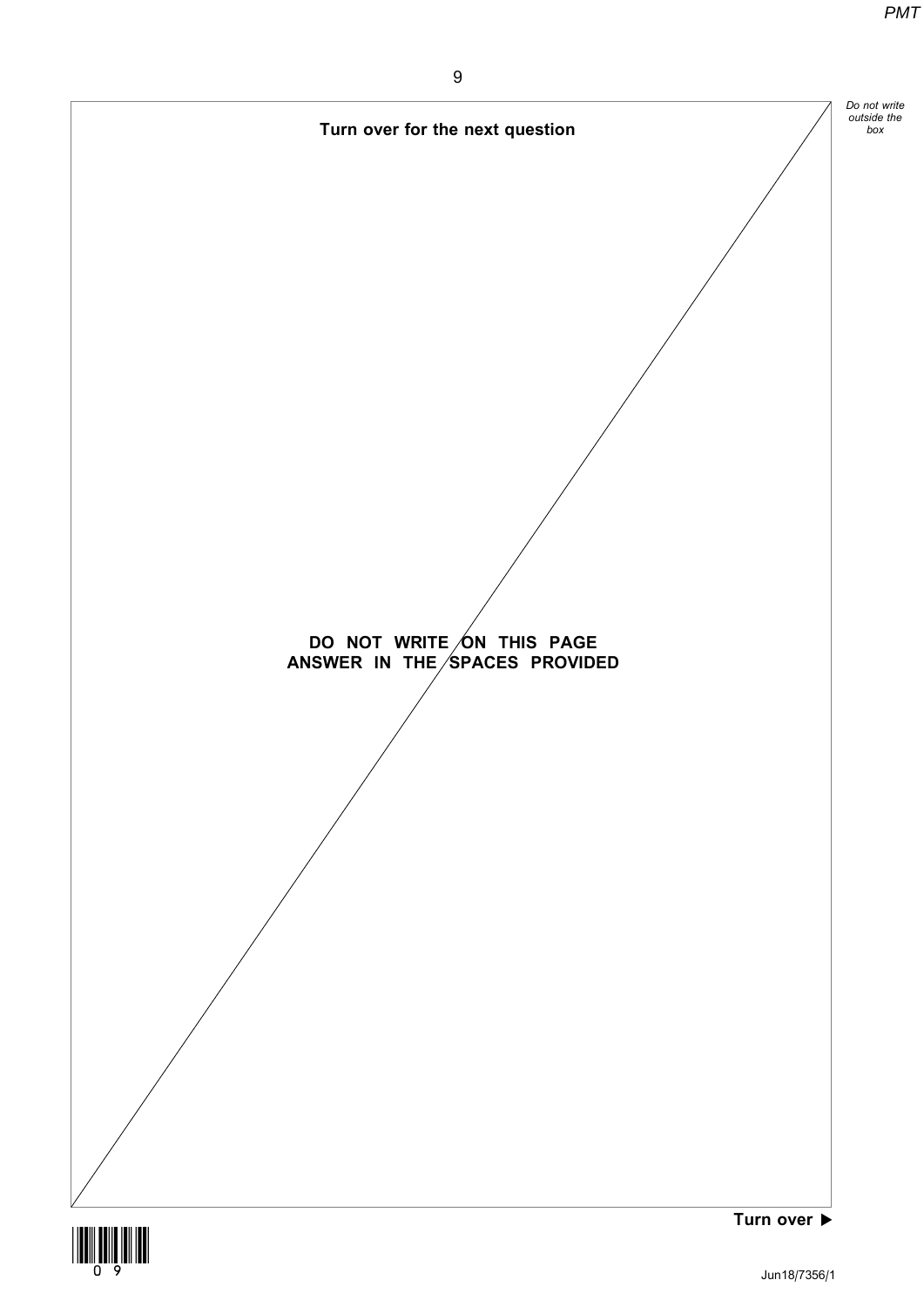Do not write outside the box

8 Maxine measures the pressure,  $P$  kilopascals, and the volume,  $V$  litres, in a fixed quantity of gas.

Maxine believes that the pressure and volume are connected by the equation

 $P = cV^d$ 

where  $c$  and  $d$  are constants.

Using four experimental results, Maxine plots  $log_{10}P$  against  $log_{10}V$ , as shown in the graph below.



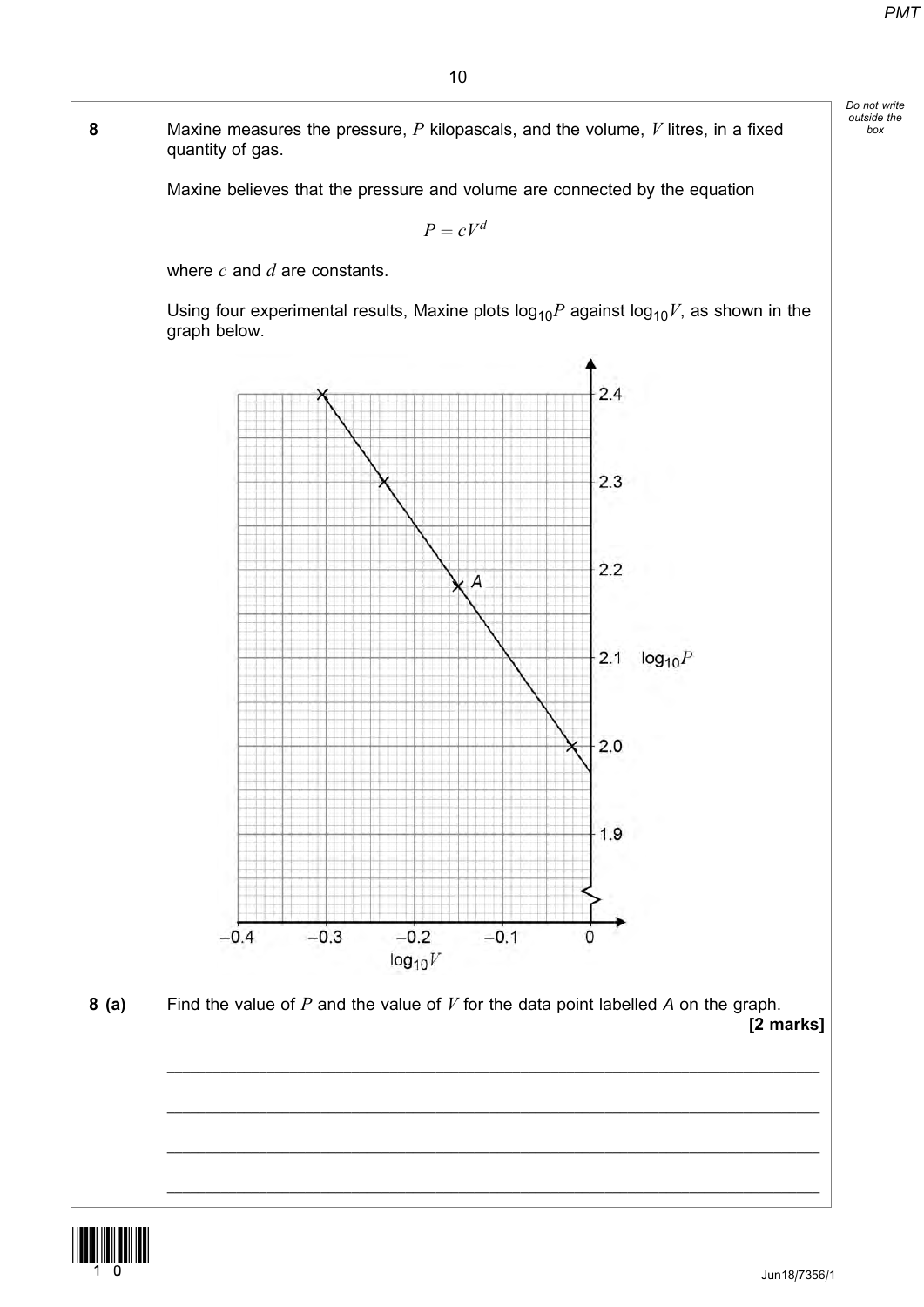| 8(b)  | Calculate the value of each of the constants $c$ and $d$ .    | [4 marks] |
|-------|---------------------------------------------------------------|-----------|
|       |                                                               |           |
|       |                                                               |           |
|       |                                                               |           |
|       |                                                               |           |
|       |                                                               |           |
|       |                                                               |           |
|       |                                                               |           |
|       |                                                               |           |
| 8( c) | Estimate the pressure of the gas when the volume is 2 litres. | [2 marks] |
|       |                                                               |           |
|       |                                                               |           |
|       |                                                               |           |
|       |                                                               |           |
|       |                                                               |           |

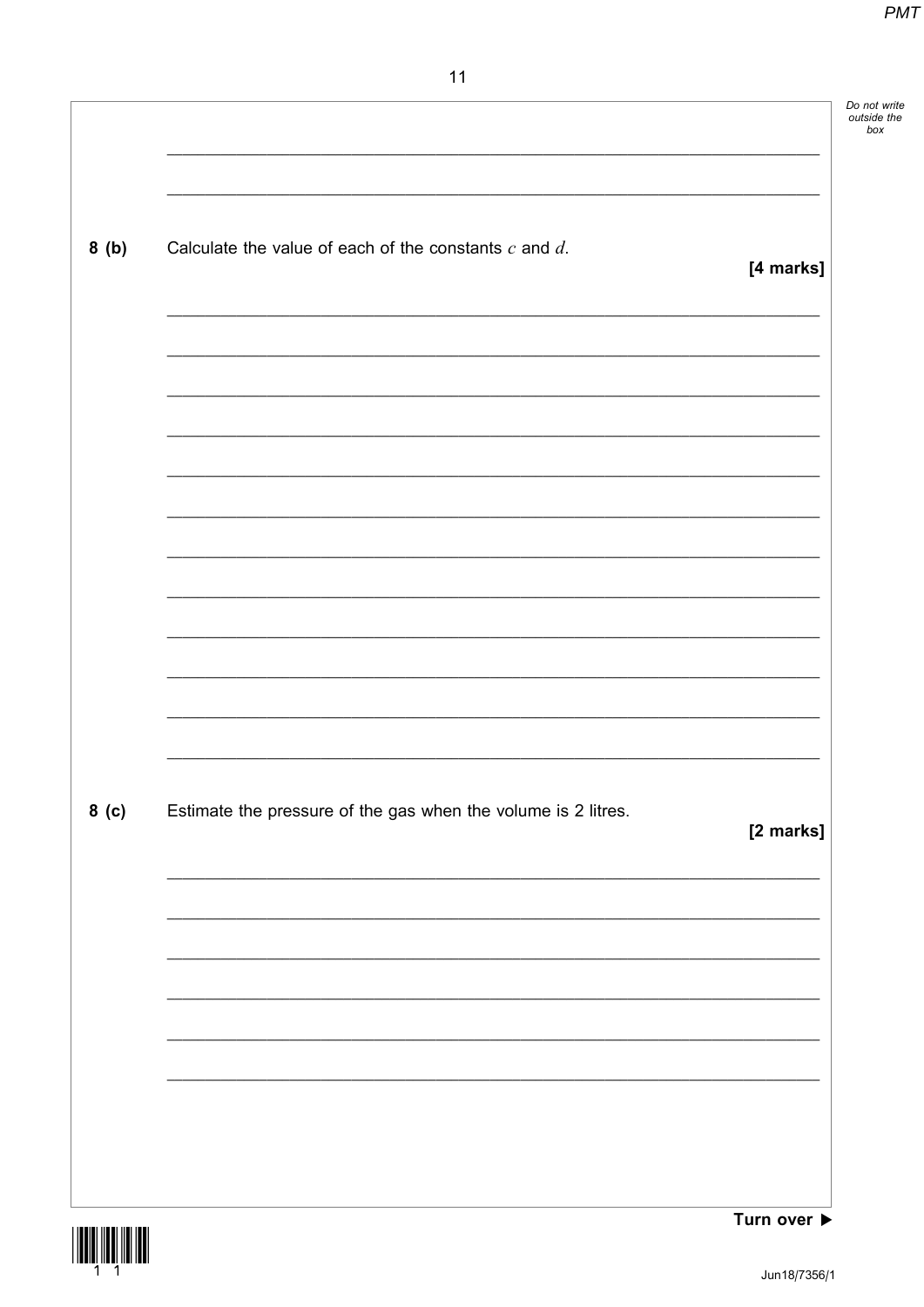Do not write outside the

box

Gradient

Each chord joins the point  $(3, -6)$  to the point  $(3 + h, f(3 + h))$ 

 $\boldsymbol{h}$ 

The table shows some of Craig's results.

 $f(x)$ 

 $\mathcal{X}$ 

Craig is investigating the gradient of chords of the curve with equation  $f(x) = x - x^2$ 

 $x + h$ 

 $f(x+h)$  $\mathfrak{S}$  $-6$  $\mathbf{1}$  $\overline{4}$  $-12$  $-6$  $\overline{3}$  $-6$  $0.1$  $3.1$  $-6.51$  $-5.1$  $\overline{3}$  $0.01$  $-6$  $\sqrt{3}$  $0.001$  $-6$  $\ensuremath{\mathsf{3}}$  $-6\,$ 0.0001  $9(a)$ Show how the value  $-5.1$  has been calculated.  $[1$  mark]  $9(b)$ Complete the third row of the table above. [2 marks]



 $\overline{9}$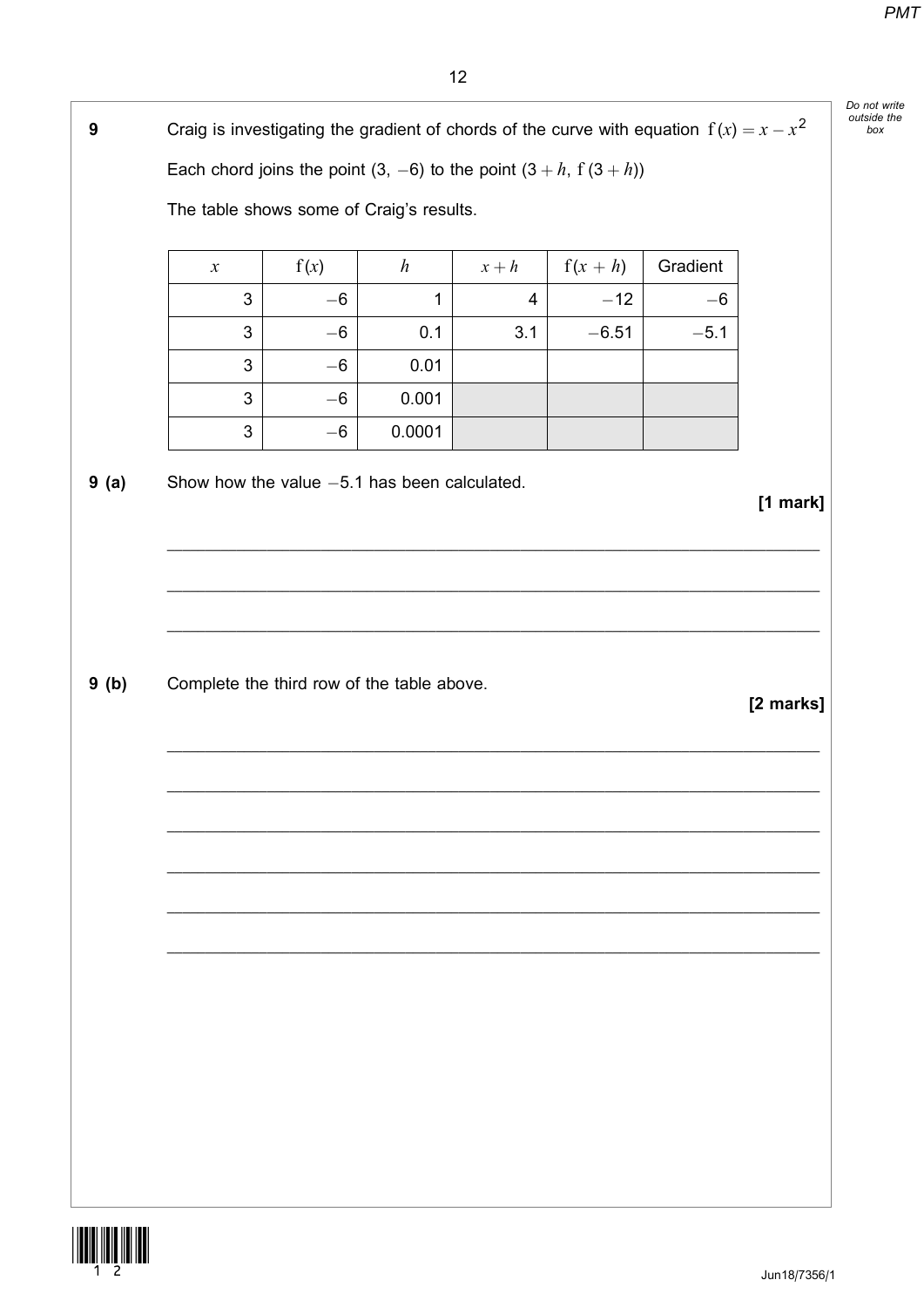| State the limit suggested by Craig's investigation for the gradient of these chords as $h$<br>tends to 0  |
|-----------------------------------------------------------------------------------------------------------|
| [1 mark]                                                                                                  |
|                                                                                                           |
| Using differentiation from first principles, verify that your result in part (c) is correct.<br>[4 marks] |
|                                                                                                           |
|                                                                                                           |
|                                                                                                           |
|                                                                                                           |
|                                                                                                           |
|                                                                                                           |
|                                                                                                           |
|                                                                                                           |
|                                                                                                           |
|                                                                                                           |

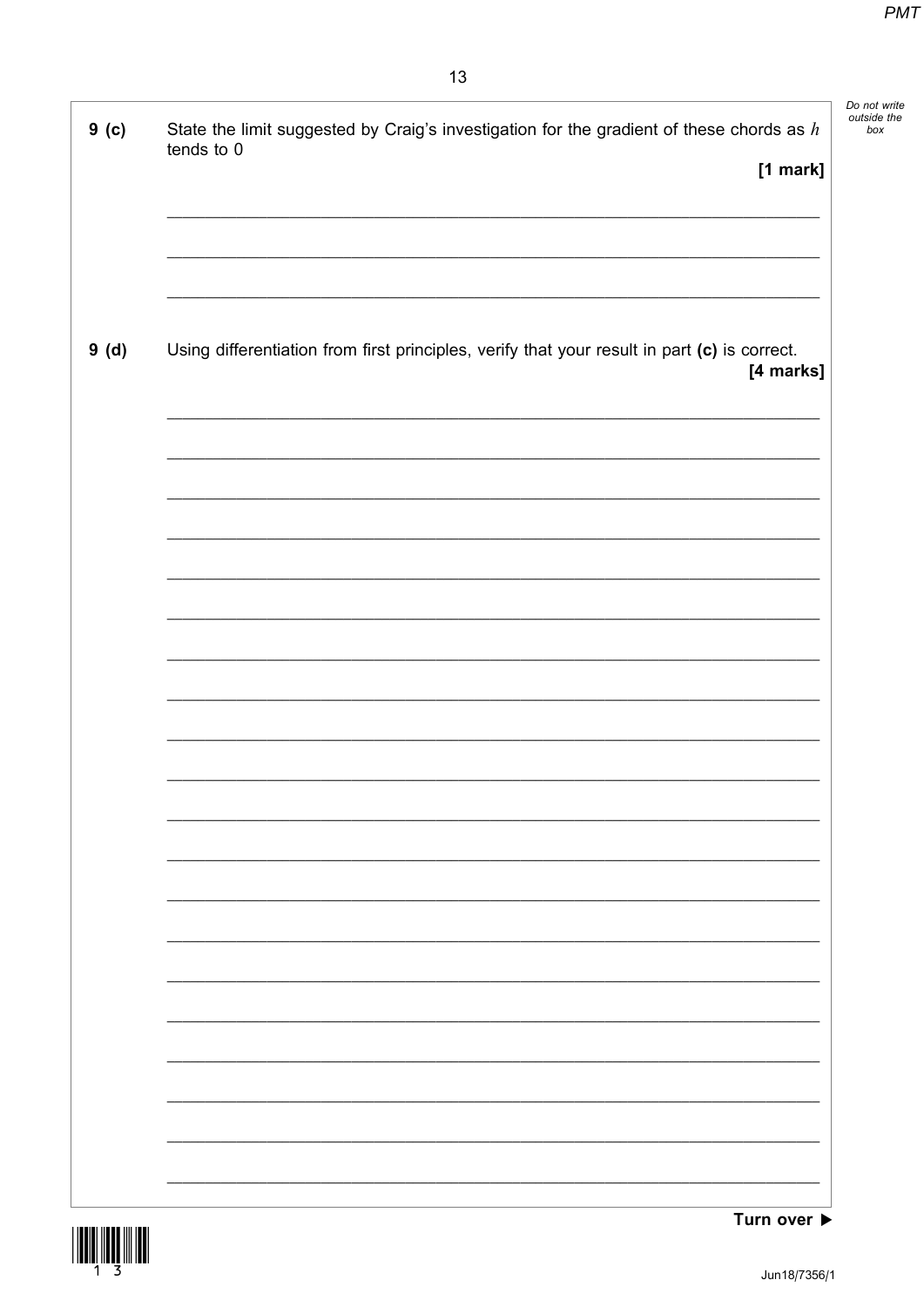| 10    | A curve has equation $y = 2x^2 - 8x\sqrt{x} + 8x + 1$ for $x \ge 0$ |           | Do not write<br>outside the<br>box |
|-------|---------------------------------------------------------------------|-----------|------------------------------------|
| 10(a) | Prove that the curve has a maximum point at (1, 3)                  |           |                                    |
|       |                                                                     |           |                                    |
|       | Fully justify your answer.                                          | [9 marks] |                                    |
|       |                                                                     |           |                                    |
|       |                                                                     |           |                                    |
|       |                                                                     |           |                                    |
|       |                                                                     |           |                                    |
|       |                                                                     |           |                                    |
|       |                                                                     |           |                                    |
|       |                                                                     |           |                                    |
|       |                                                                     |           |                                    |
|       |                                                                     |           |                                    |
|       |                                                                     |           |                                    |
|       |                                                                     |           |                                    |
|       |                                                                     |           |                                    |
|       |                                                                     |           |                                    |
|       |                                                                     |           |                                    |
|       |                                                                     |           |                                    |
|       |                                                                     |           |                                    |
|       |                                                                     |           |                                    |
|       |                                                                     |           |                                    |
|       |                                                                     |           |                                    |
|       |                                                                     |           |                                    |
|       |                                                                     |           |                                    |
|       |                                                                     |           |                                    |
|       |                                                                     |           |                                    |
|       |                                                                     |           |                                    |
|       |                                                                     |           |                                    |
|       |                                                                     |           |                                    |
|       |                                                                     |           |                                    |
|       |                                                                     |           |                                    |
|       |                                                                     |           |                                    |
|       |                                                                     |           |                                    |

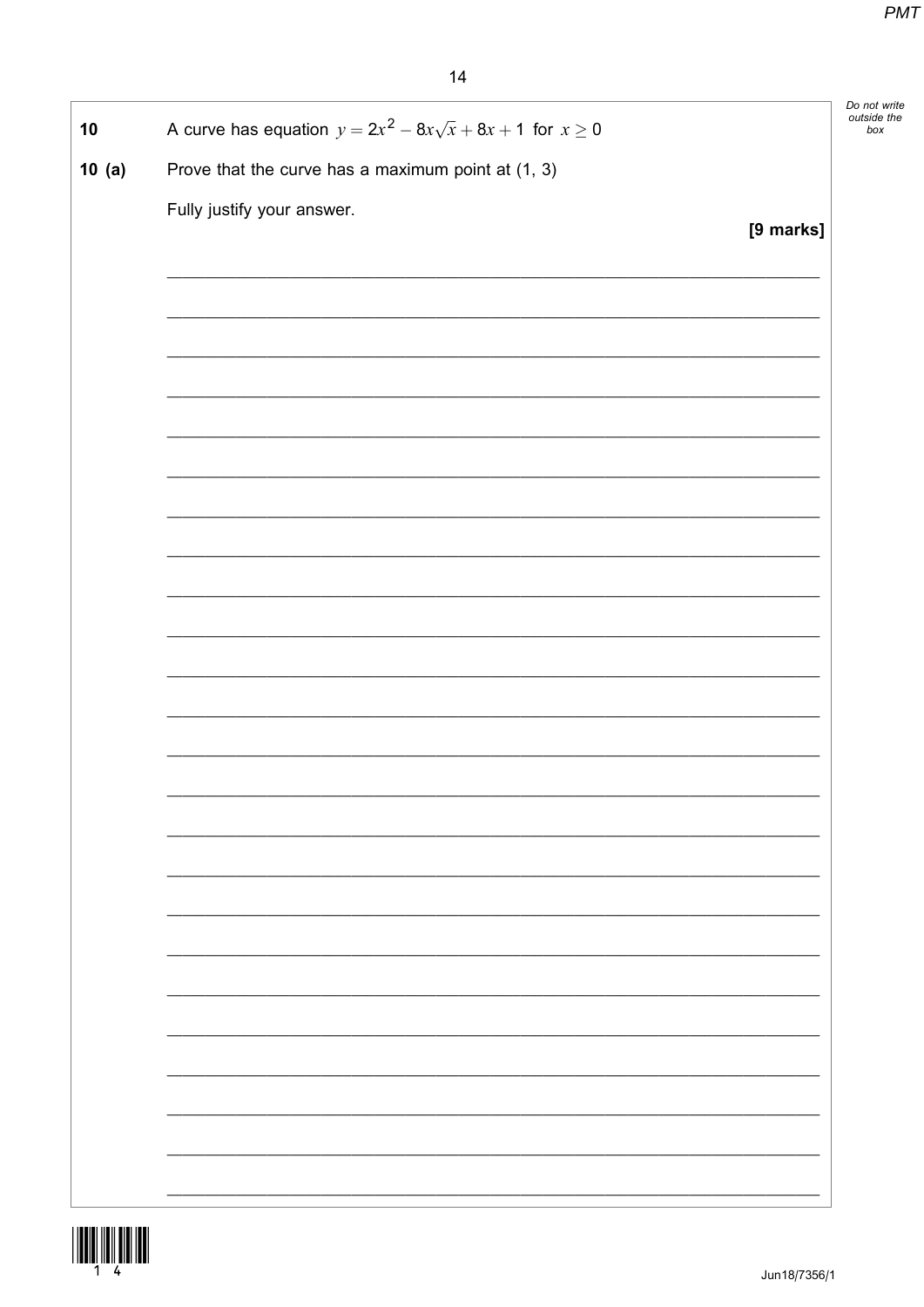|       |                                                                                       | Do not write<br>outside the |
|-------|---------------------------------------------------------------------------------------|-----------------------------|
|       |                                                                                       | box                         |
|       |                                                                                       |                             |
|       |                                                                                       |                             |
|       |                                                                                       |                             |
|       |                                                                                       |                             |
|       |                                                                                       |                             |
|       |                                                                                       |                             |
|       |                                                                                       |                             |
|       |                                                                                       |                             |
| 10(b) | Find the coordinates of the other stationary point of the curve and state its nature. |                             |
|       | [2 marks]                                                                             |                             |
|       |                                                                                       |                             |
|       |                                                                                       |                             |
|       |                                                                                       |                             |
|       |                                                                                       |                             |
|       |                                                                                       |                             |
|       |                                                                                       |                             |
|       |                                                                                       |                             |
|       |                                                                                       |                             |
|       |                                                                                       |                             |
|       |                                                                                       |                             |
|       |                                                                                       |                             |
|       |                                                                                       |                             |
|       |                                                                                       |                             |
|       |                                                                                       |                             |
|       |                                                                                       |                             |
|       |                                                                                       |                             |
|       | <b>Turn over for Section B</b>                                                        |                             |
|       |                                                                                       |                             |
|       |                                                                                       |                             |
|       |                                                                                       |                             |
|       |                                                                                       |                             |
|       |                                                                                       |                             |
|       |                                                                                       |                             |
|       |                                                                                       |                             |
|       |                                                                                       |                             |

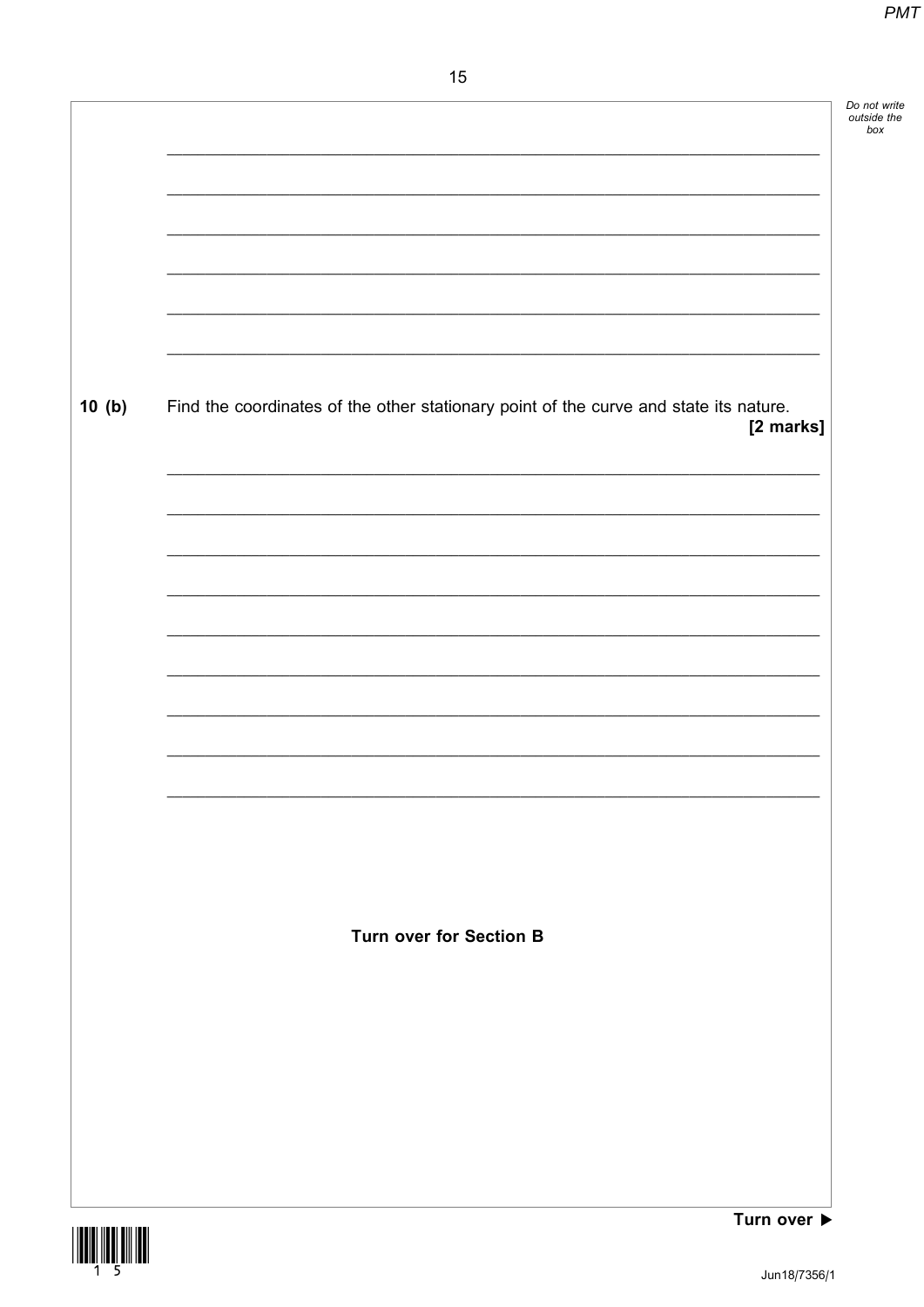|    |                                                                                                                                             | <b>Section B</b> |                                                                   |          |  |
|----|---------------------------------------------------------------------------------------------------------------------------------------------|------------------|-------------------------------------------------------------------|----------|--|
|    |                                                                                                                                             |                  | Answer all questions in the spaces provided.                      |          |  |
| 11 | In this question use $g = 9.8$ m s <sup>-2</sup>                                                                                            |                  |                                                                   |          |  |
|    | A ball, initially at rest, is dropped from a height of 40 m above the ground.                                                               |                  |                                                                   |          |  |
|    | Calculate the speed of the ball when it reaches the ground.                                                                                 |                  |                                                                   |          |  |
|    | Circle your answer.                                                                                                                         |                  |                                                                   | [1 mark] |  |
|    | $-28 \,\mathrm{m}\,\mathrm{s}^{-1}$                                                                                                         |                  | $28\,\rm{m\,s^{-1}}$ $-780\,\rm{m\,s^{-1}}$ $780\,\rm{m\,s^{-1}}$ |          |  |
|    |                                                                                                                                             |                  |                                                                   |          |  |
| 12 | An object of mass 5 kg is moving in a straight line.                                                                                        |                  |                                                                   |          |  |
|    | As a result of experiencing a forward force of $F$ newtons and a resistant force of $R$<br>newtons it accelerates at $0.6 \text{ m s}^{-2}$ |                  |                                                                   |          |  |
|    | Which one of the following equations is correct?                                                                                            |                  |                                                                   |          |  |
|    | Circle your answer.                                                                                                                         |                  |                                                                   | [1 mark] |  |
|    |                                                                                                                                             |                  | $F - R = 0$ $F - R = 5$ $F - R = 3$ $F - R = 0.6$                 |          |  |
|    |                                                                                                                                             |                  |                                                                   |          |  |
|    |                                                                                                                                             |                  |                                                                   |          |  |
|    |                                                                                                                                             |                  |                                                                   |          |  |
|    |                                                                                                                                             |                  |                                                                   |          |  |
|    |                                                                                                                                             |                  |                                                                   |          |  |
|    |                                                                                                                                             |                  |                                                                   |          |  |
|    |                                                                                                                                             |                  |                                                                   |          |  |
|    |                                                                                                                                             |                  |                                                                   |          |  |
|    |                                                                                                                                             |                  |                                                                   |          |  |

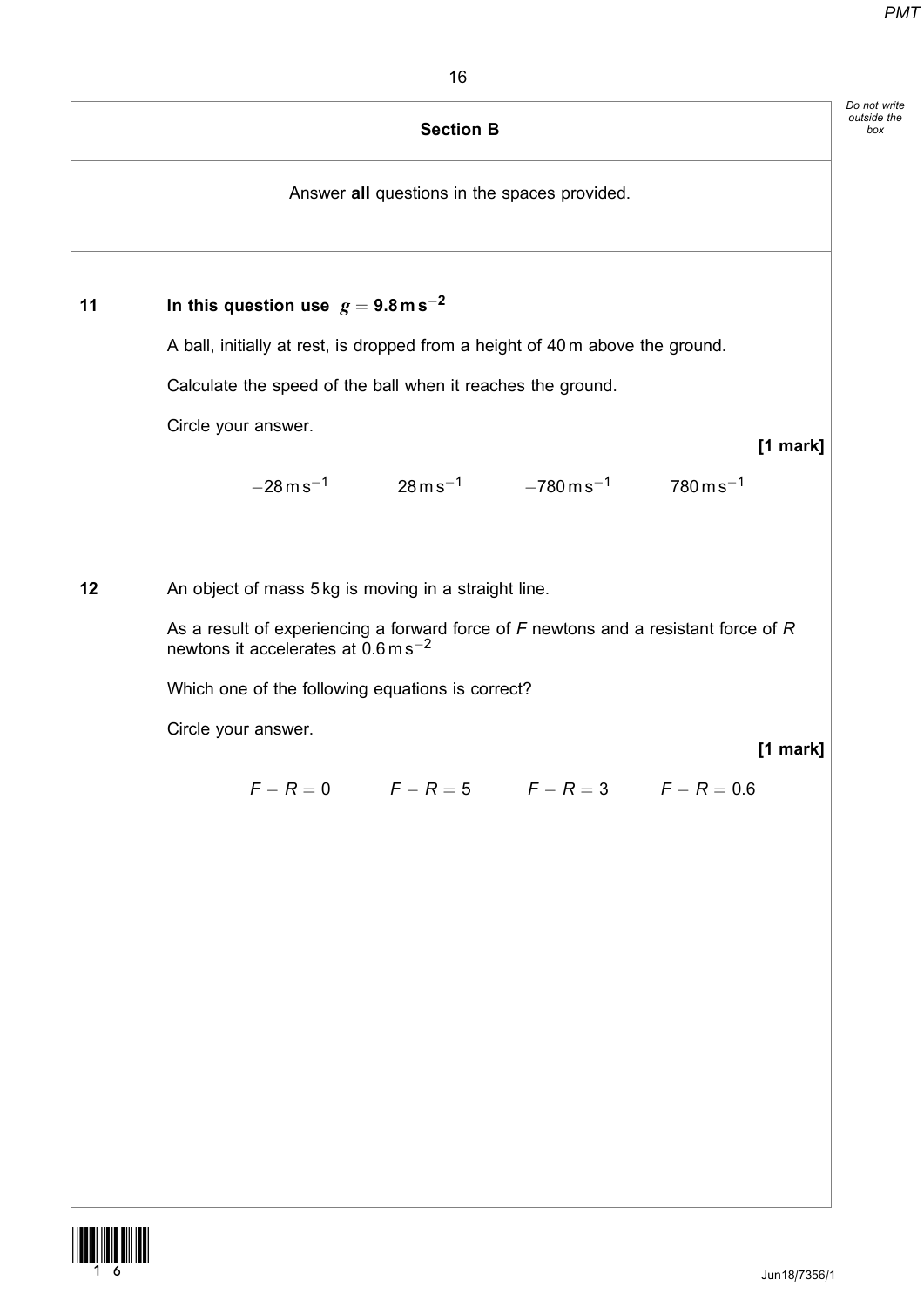box



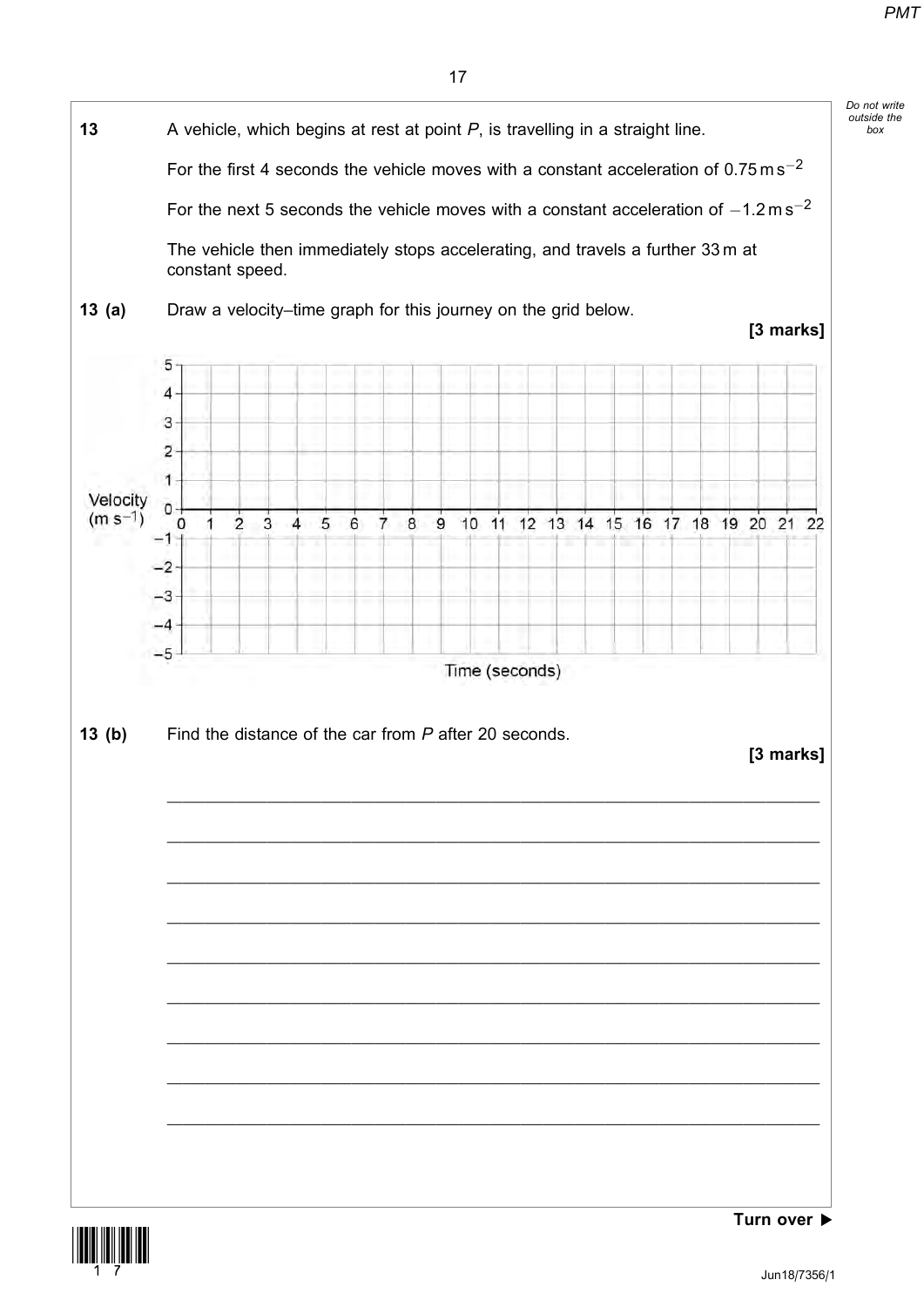Do not write<br>outside the<br>box

|          | 10                                                                                                             |
|----------|----------------------------------------------------------------------------------------------------------------|
| 14       | In this question use $g = 9.81$ m s <sup>-2</sup>                                                              |
|          | Two particles, of mass 1.8 kg and 1.2 kg, are connected by a light, inextensible string<br>over a smooth peg.  |
|          |                                                                                                                |
|          | 1.8 <sub>kg</sub><br>1.2 <sub>kq</sub>                                                                         |
|          |                                                                                                                |
|          | 1.5m                                                                                                           |
|          |                                                                                                                |
| 14 $(a)$ | Initially the particles are held at rest 1.5 m above horizontal ground and the string<br>between them is taut. |
|          | The particles are released from rest.                                                                          |
|          | Find the time taken for the 1.8 kg particle to reach the ground.                                               |
|          | [5 marks]                                                                                                      |
|          |                                                                                                                |
|          |                                                                                                                |
|          |                                                                                                                |
|          |                                                                                                                |
|          |                                                                                                                |
|          |                                                                                                                |
|          |                                                                                                                |
|          |                                                                                                                |
|          |                                                                                                                |
|          |                                                                                                                |
|          |                                                                                                                |
|          |                                                                                                                |
|          |                                                                                                                |
|          |                                                                                                                |
|          |                                                                                                                |
|          |                                                                                                                |

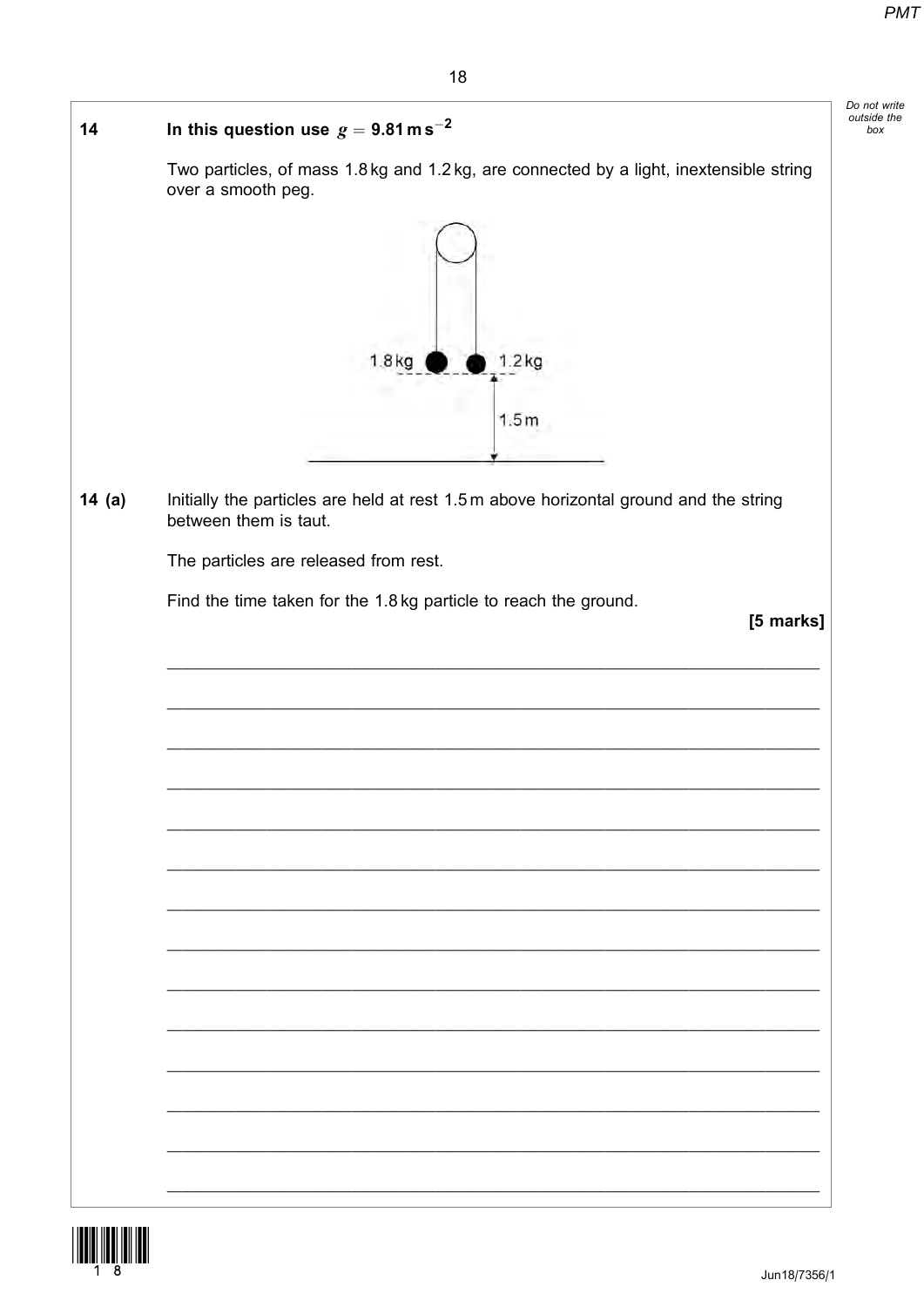|       |                                                           | Do not write<br>outside the<br>box |
|-------|-----------------------------------------------------------|------------------------------------|
|       |                                                           |                                    |
|       |                                                           |                                    |
| 14(b) | State one assumption you have made in answering part (a). | $[1$ mark]                         |
|       |                                                           |                                    |
|       |                                                           |                                    |
|       | Turn over for the next question                           |                                    |
|       |                                                           |                                    |
|       |                                                           |                                    |
|       |                                                           |                                    |
|       |                                                           |                                    |
|       |                                                           |                                    |
|       |                                                           |                                    |
|       |                                                           | Turn over $\blacktriangleright$    |

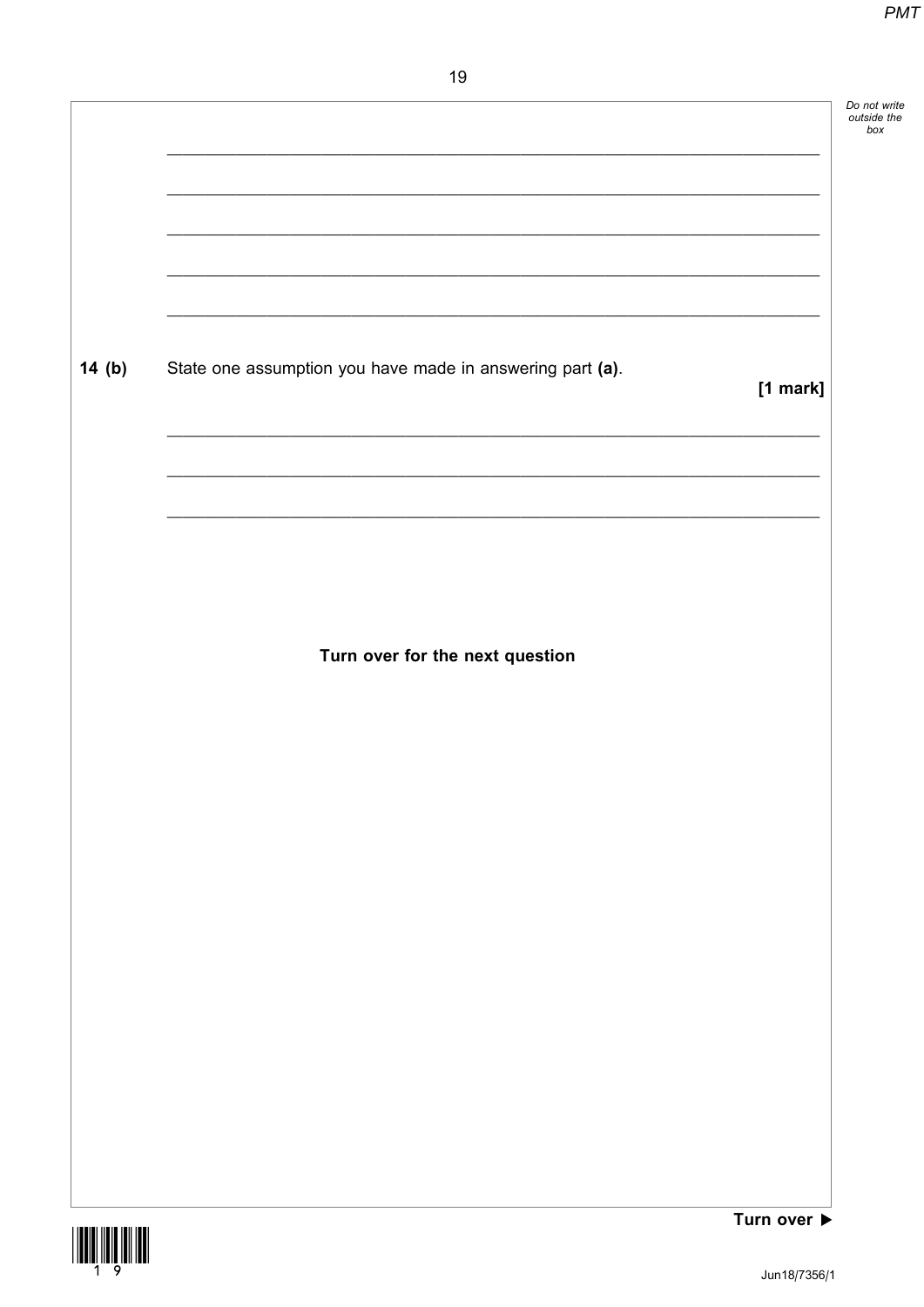Do not write outside the box

| 15         | A cyclist, Laura, is travelling in a straight line on a horizontal road at a constant speed<br>of 25 km h <sup><math>-1</math></sup> |
|------------|--------------------------------------------------------------------------------------------------------------------------------------|
|            | A second cyclist, Jason, is riding closely and directly behind Laura. He is also moving<br>with a constant speed of 25 km $h^{-1}$   |
| 15(a)      | The driving force applied by Jason is likely to be less than the driving force applied<br>by Laura.                                  |
|            | Explain why.<br>[1 mark]                                                                                                             |
|            |                                                                                                                                      |
| 15(b)      | Jason has a problem and stops, but Laura continues at the same constant speed.                                                       |
|            | Laura sees an accident 40 m ahead, so she stops pedalling and applies the brakes.                                                    |
|            | She experiences a total resistance force of 40 N                                                                                     |
|            | Laura and her cycle have a combined mass of 64 kg                                                                                    |
| 15 (b) (i) | Determine whether Laura stops before reaching the accident.                                                                          |
|            | Fully justify your answer.<br>[4 marks]                                                                                              |
|            |                                                                                                                                      |
|            |                                                                                                                                      |
|            |                                                                                                                                      |
|            |                                                                                                                                      |
|            |                                                                                                                                      |
|            |                                                                                                                                      |
|            |                                                                                                                                      |
|            |                                                                                                                                      |
|            |                                                                                                                                      |
|            |                                                                                                                                      |
|            |                                                                                                                                      |
|            |                                                                                                                                      |
|            |                                                                                                                                      |
|            |                                                                                                                                      |
|            |                                                                                                                                      |

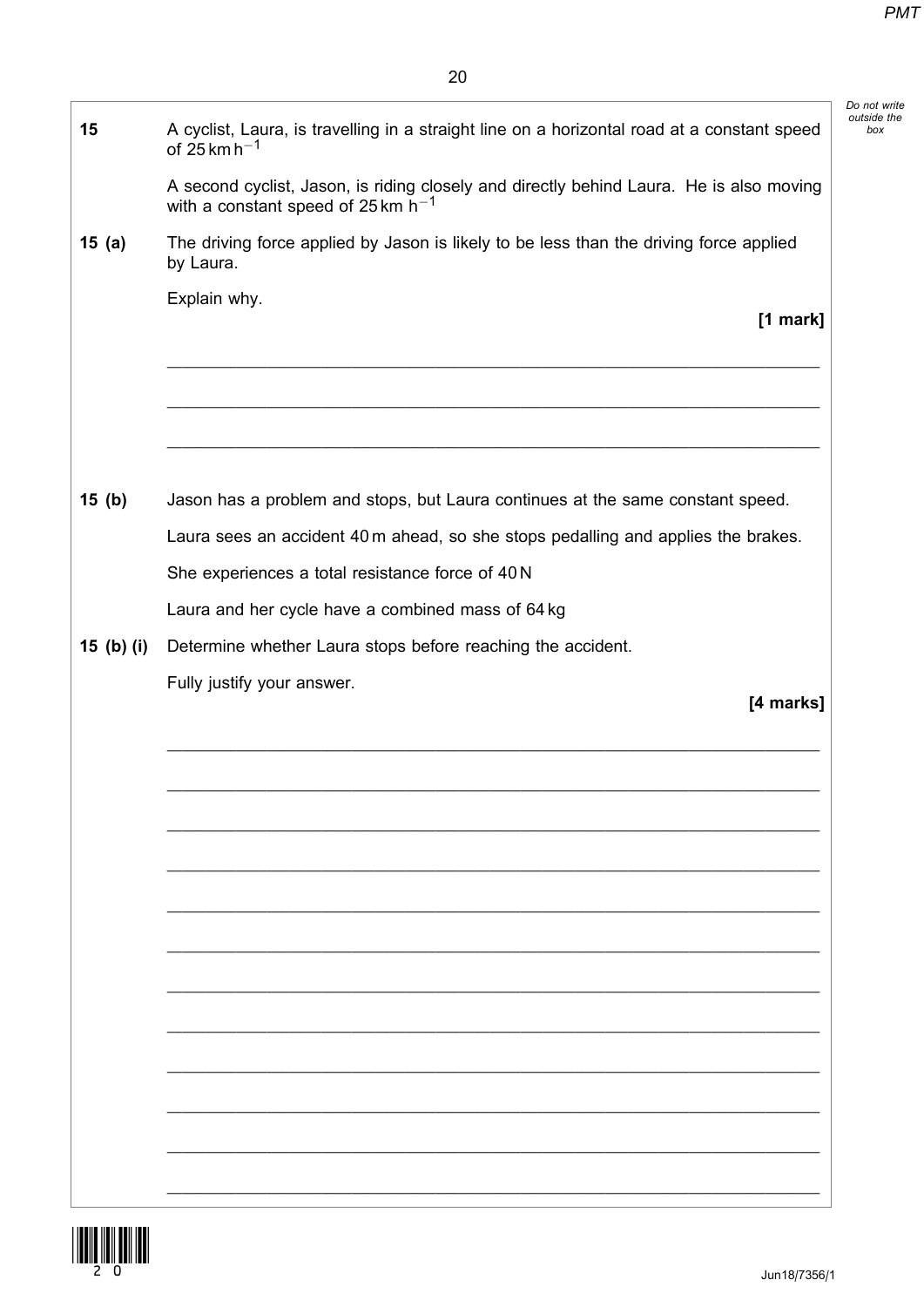| Do not write |
|--------------|
| outside the  |
| box          |
|              |

15 (b) (ii) State one assumption you have made that could affect your answer to part (b)(i). [1 mark]  $\_$  , and the set of the set of the set of the set of the set of the set of the set of the set of the set of the set of the set of the set of the set of the set of the set of the set of the set of the set of the set of th  $\_$  , and the set of the set of the set of the set of the set of the set of the set of the set of the set of the set of the set of the set of the set of the set of the set of the set of the set of the set of the set of th  $\_$  , and the set of the set of the set of the set of the set of the set of the set of the set of the set of the set of the set of the set of the set of the set of the set of the set of the set of the set of the set of th Turn over for the next question

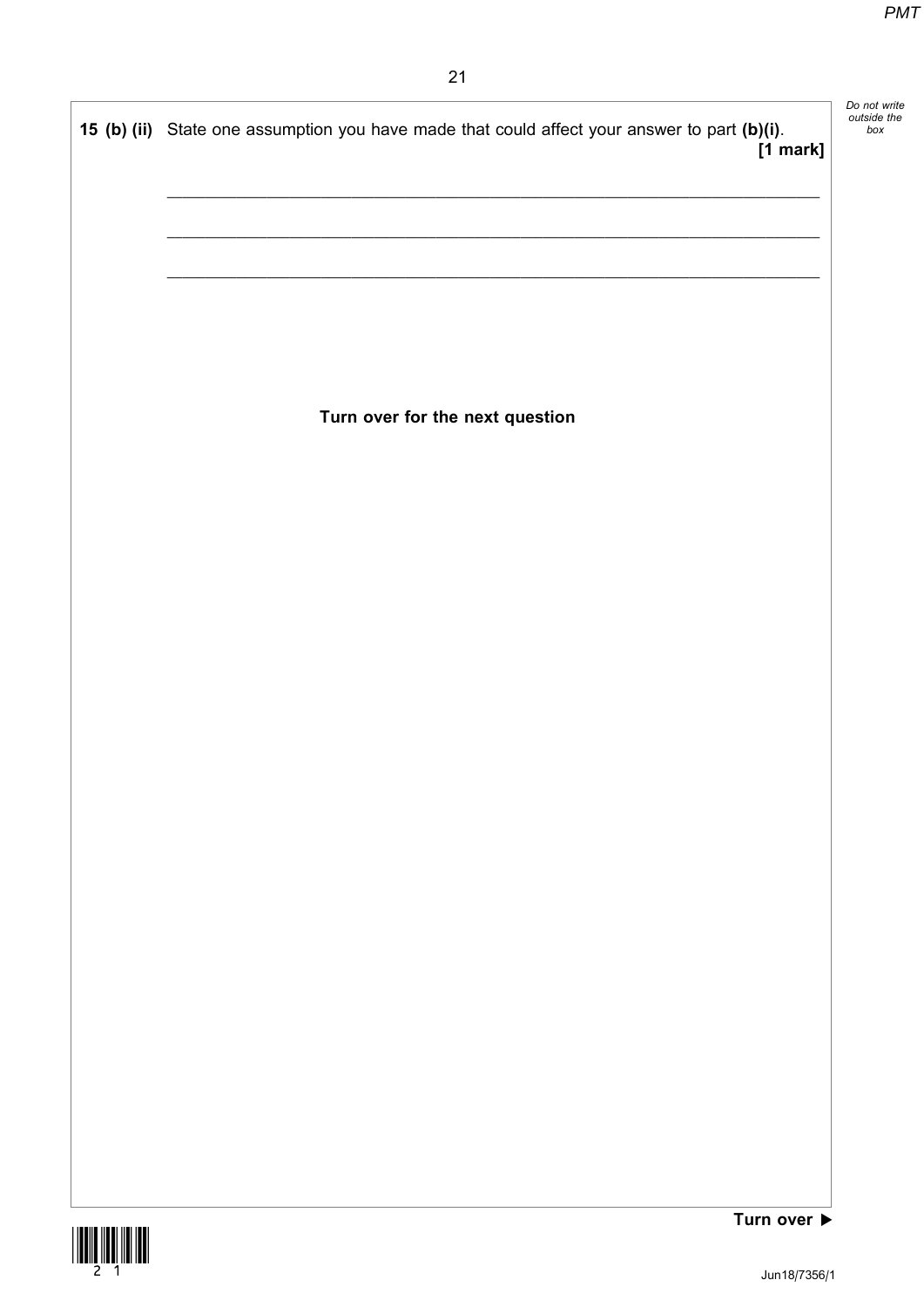| A remote-controlled toy car is moving over a horizontal surface. It moves in a straight<br>line through a point A.                          |
|---------------------------------------------------------------------------------------------------------------------------------------------|
| The toy is initially at the point with displacement 3 metres from A. Its velocity,<br>$v \text{ ms}^{-1}$ , at time t seconds is defined by |
| $v = 0.06(2 + t - t^2)$                                                                                                                     |
| Find an expression for the displacement, $r$ metres, of the toy from $A$ at time<br>$t$ seconds.                                            |
| [4 marks]                                                                                                                                   |
|                                                                                                                                             |
|                                                                                                                                             |
|                                                                                                                                             |
|                                                                                                                                             |
|                                                                                                                                             |
|                                                                                                                                             |
|                                                                                                                                             |
|                                                                                                                                             |
|                                                                                                                                             |
|                                                                                                                                             |
|                                                                                                                                             |
|                                                                                                                                             |
|                                                                                                                                             |
|                                                                                                                                             |
|                                                                                                                                             |
|                                                                                                                                             |
|                                                                                                                                             |
|                                                                                                                                             |
|                                                                                                                                             |
|                                                                                                                                             |
|                                                                                                                                             |
|                                                                                                                                             |

j.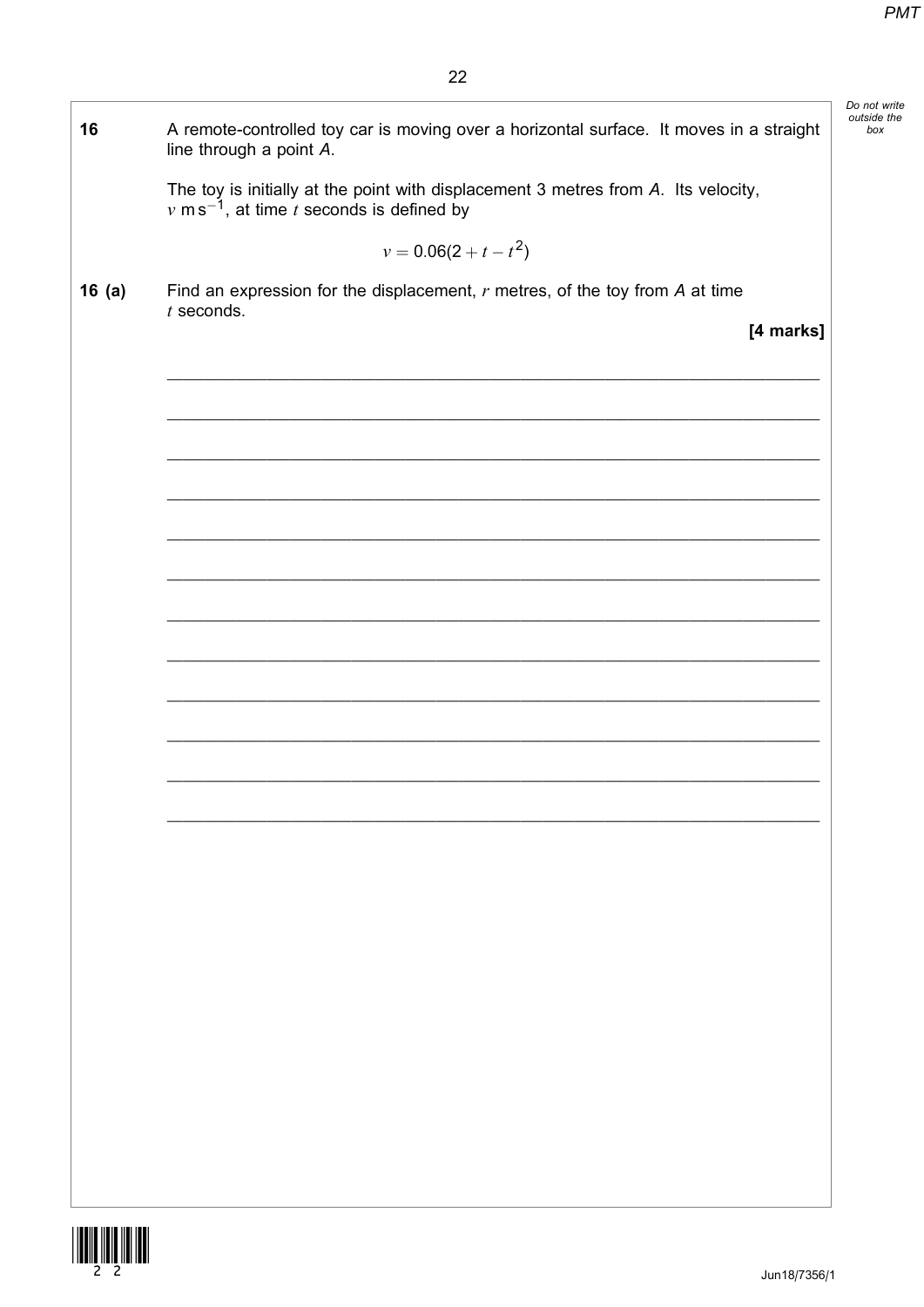| 16(b) | In this question use $g = 9.8$ m s <sup>-2</sup>                                                                          | Do not write<br>outside the<br>box |
|-------|---------------------------------------------------------------------------------------------------------------------------|------------------------------------|
|       | At time $t = 2$ seconds, the toy launches a ball which travels directly upwards with initial speed 3.43 m s <sup>-1</sup> |                                    |
|       | Find the time taken for the ball to reach its highest point.<br>[3 marks]                                                 |                                    |
|       |                                                                                                                           |                                    |
|       |                                                                                                                           |                                    |
|       |                                                                                                                           |                                    |
|       |                                                                                                                           |                                    |
|       |                                                                                                                           |                                    |
|       |                                                                                                                           |                                    |
|       |                                                                                                                           |                                    |
|       |                                                                                                                           |                                    |
|       |                                                                                                                           |                                    |
|       | <b>END OF QUESTIONS</b>                                                                                                   |                                    |
|       |                                                                                                                           |                                    |
|       |                                                                                                                           |                                    |
|       |                                                                                                                           |                                    |
|       |                                                                                                                           |                                    |
|       |                                                                                                                           |                                    |
|       |                                                                                                                           |                                    |
|       |                                                                                                                           |                                    |
|       |                                                                                                                           |                                    |
|       |                                                                                                                           |                                    |

 $\mathsf{I}$